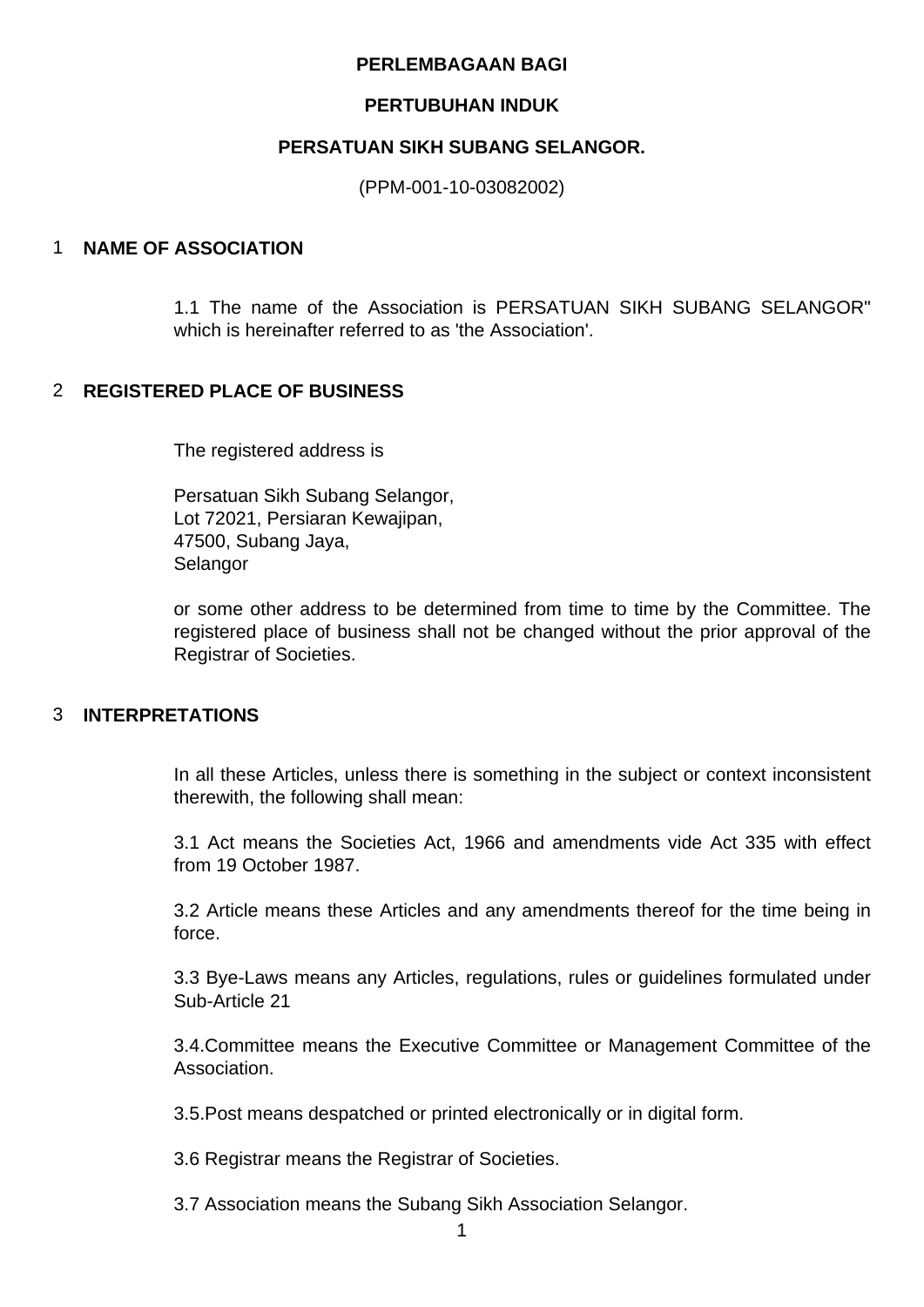3.8 Gurdwara means the place of the Association's premises where the Sri Guru Granth Sahib (SGGS) is kept and where the prayers are conducted.

3.9 Principal Office Bearers shall mean the President, three (3) Vice Presidents, Hon. Secretary and Hon. Treasurer. These Principal Office Bearers will be the members of the Management Committee.

3.10 General Meeting means the Annual General Meeting or an Extraordinary General Meeting.

3.11 In benefit means the subscription of a member is paid up-to-date in accordance with the provisions of Article 6.

3.12 Financial Year means from 1st January to 31st December of the same year.

3.13 Association's Properties means all movable and immovable property of any nature whatsoever belonging to the Association and held in its name or in the name of the Association. Words importing the singular number include the plural number and vice-versa and words importing the masculine gender include (where applicable) the feminine gender.

3.14 Consolidated Financial Statement incorporates all bank accounts including those of the sub-committees.

### 4 **OBJECTIVES**

The objectives of the Association shall be to:

4.1. Provide the members, and the Sikhs in general, facilities to understand, appreciate and practice the Sikh religion.

4.2. Create affection, concord and friendship amongst members of the Sikh community of Subang and the public and private sector.

4.3. To obtain land for the accomplishment of the objectives of the Association and to get the necessary buildings erected and to collect funds for them as well as other progressive social and religious purposes of members.

4.4. Protect the religious, educational and cultural rights of the Sikhs and make representations of such rights to the government from time to time'

4.5. Promote and encourage religious, welfare, social, cultural, youth and sporting activities.

4.6. Print, publish or cause to be printed,published, sell,distribute books,booklets,leaflets,newsletters,magazines or other periodicals using both conventional and electronic media for the advancement of the aims and objects of the Association and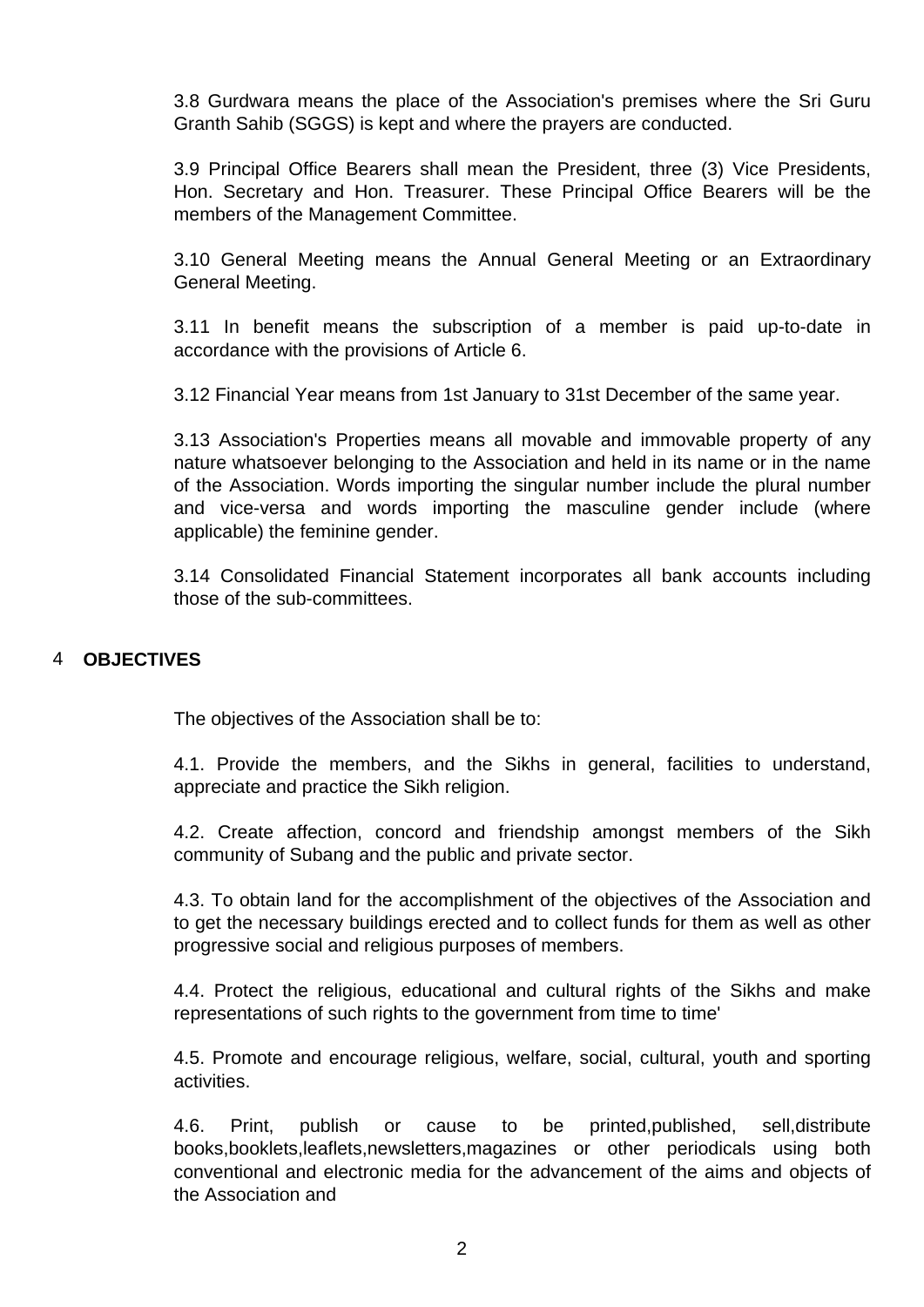4.7. To set up a Foundation for a specific purpose as and when the need arises.

### 5 **MEMBERSHIP**

5.1 Open to all Malaysian Sikhs residing in:

Subang Jaya,Shah Alam U1 and U2,Petaling Jaya Selatan,Puchong,Bandar Saujana Putra, Ara Damansara, Kelana Jaya SS3,SS4,SS5,SS6 and SS7, Batu Tiga, Shah Alam.

5.2 The Association shall have 3 categories of membership as follows

5.2.1 Life Members

5.2.2 Ordinary Members

5.2.3 Associate Members

5.3 Subject to Sub-Article 5.1, the residential qualification for each category of membership is as follows.

5.3.1 The applicant must be a resident in any one of the areas mentioned in Article 5.1.

### 5.3.2 Associate Membership

Any applicant who does not qualify under Sub-Article 5.3.1.An Associate Member will have all benefits as a member, except that he shall not be eligible to hold office as an executive committee member, vote at a General Meeting and will not contribute to the quorum. However, the Associate Member can participate in the discussions and voice opinions or queries. Associate Members can serve on the sub-committees of the Association.

5.4 Application for membership shall be made on the prescribed Membership Form which shall be filled with all information required therein and signed by the applicant. Each applicant shall be proposed and seconded by existing members in benefit. The duly completed form shall be submitted enclosed with the relevant dues as per Sub-Article 6.1 and a copy of National Registration Identity card (NRIC)to the Hon. Secretary of the Association.

If the applicant does not fall within the areas as in Article 5.1, but owns a property, he must submit a copy of the Sales and Purchase Agreement (SPA) or other conclusive proof of home ownership and the relevant dues as per Article 6.1 to the Hon. Secretary of the Association.

5.5 The Management Committee shall have the right to request the applicant to produce proof of age and or residential qualification to verify the accuracy of the information stated in the applied Membership Form.

5.6 All applications for membership submitted in accordance with the provisions of this Article shall be tabled for scrutiny at the ensuing Management Committee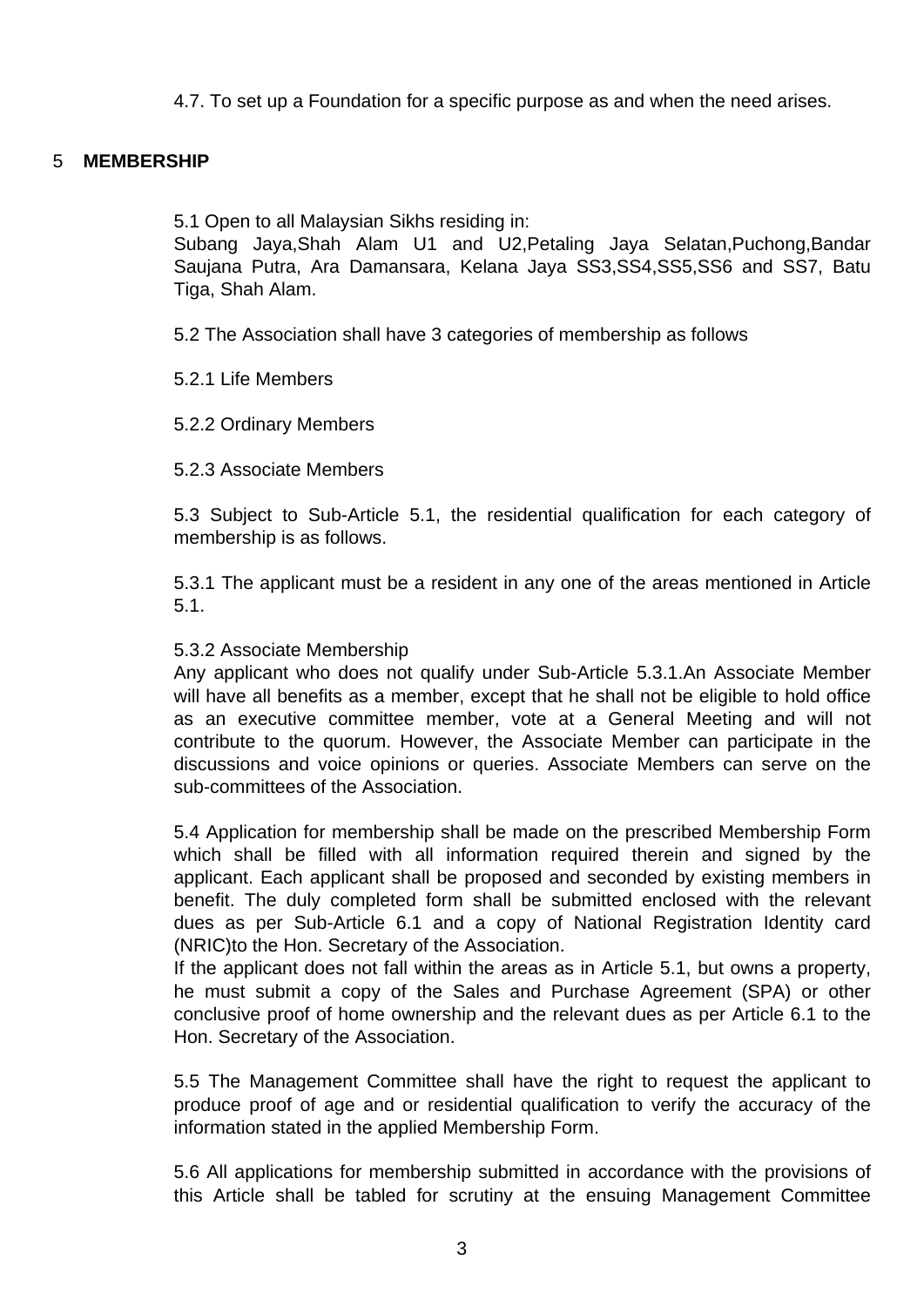meeting and subsequently forwarded to the Executive Committee for approval. The applicant shall be duly notified in writing of his election as a member. The member shall be issued with an official receipt for the fees received and with a copy of the Associations constitution. The new member will be allotted a membership number. During the tenure of membership of the Association, the onus is on the member to provide in writing to the Association updates of personal information (changes in address, home telephone number, mobile phone number, and email).

5.7 If the application for membership is rejected under Sub-Article 5.5, the Applicant will be officially informed, and the amount received with the Application Form shall be refunded.

5.8 Any person who was a member of the Association and whose membership was terminated under Sub-Article 7.1.2 and 7.1.3 may re-apply to become a member of the Association provided the following conditions are complied with.

5.8.1 An Ordinary or Associate member whose membership was terminated under Sub-Article 7.1.2 may re-apply to become a member by submitting the Application for Membership Form in a similar manner as a new applicant with a provision that the applicant shall pay the full arrears of subscription from the time such payments lapsed, and the membership was terminated. The payment of such arrears together with the subscriptions under Sub-Article 6.1.2 shall be made together with the Application for Membership Form provided always that any such person who applies to be a Life Member shall, upon the payment of the subscription under SubArticle 6.1.2, be exempted from the payment of such arrears; and

5.8.2 An Ordinary or Associate member who resigns under the provisions of Article 8, may re-apply for membership by submitting the Application for Membership Form together with the payment of the appropriate entrance and subscription fees as provided in Sub-Article 6.1. Such applicant shall be exempted from payment of arrears of subscriptions from the date the resignation was accepted.

### 6 **SOURCES OF INCOME**

**Subscription** 

- 6.1 The Fee and the Subscription payable shall be as follows
- 6.1.1 Entrance Fees RM20.00
- 6.1.2 Subscriptions
- a. Life Member RM 300.00

b. Ordinary Member RM 60.00 per annum.

An Ordinary Member may upgrade his membership to Life Member by paying RM 240.00 within two years of his membership.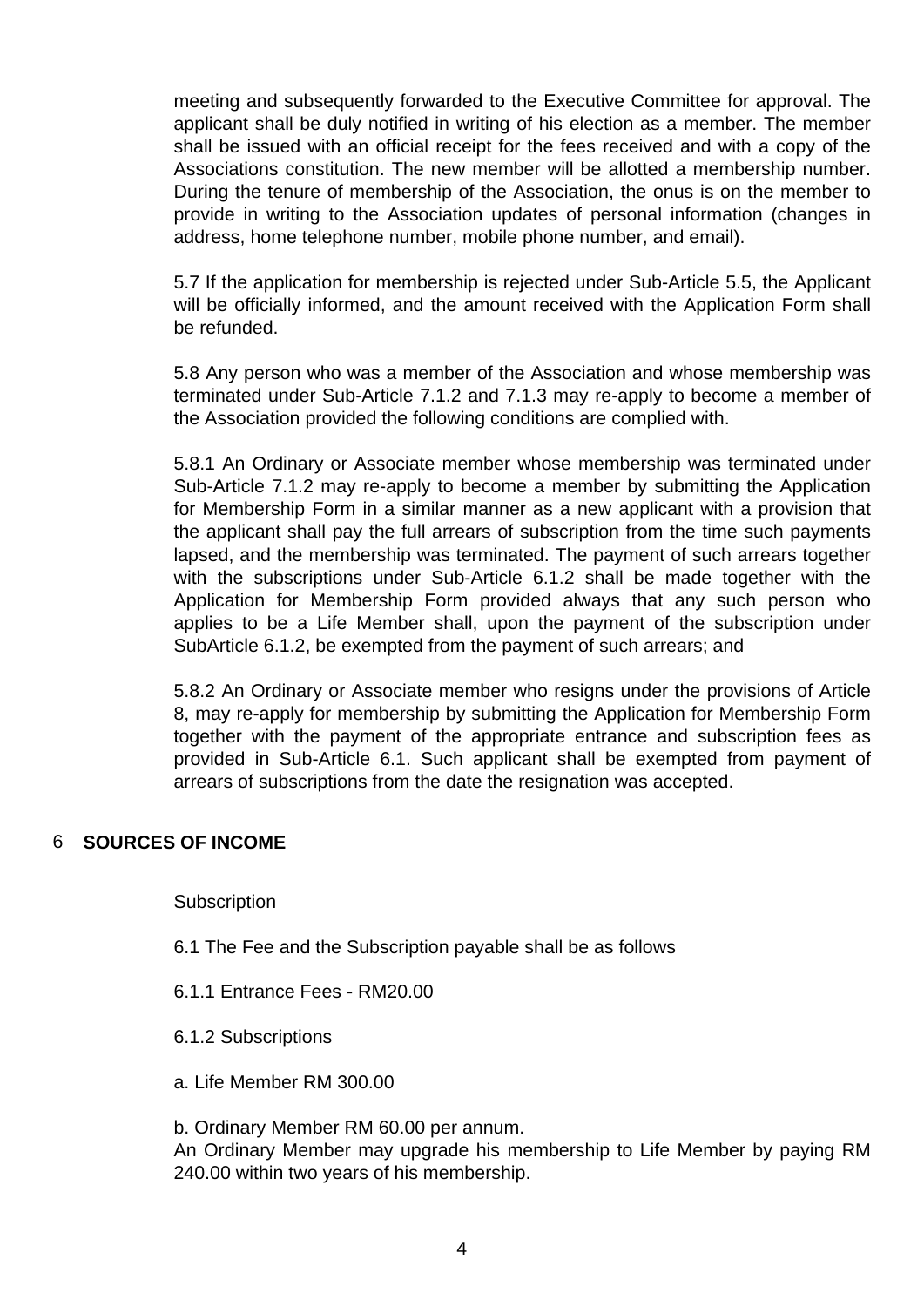c. Associate Member RM 60.00 per annum

d. Life Associate Member RM 300.00

6.2 All annual subscriptions shall be paid by the 31st March of the current year.

6.3 The responsibility of paying the subscription rests with the member.

6.4 For any new member the payment of entrance fee and subscription is as per Article 6.1 irrespective of date and month of applying.

6.5 A member whose subscription is in arrears as on 31st December shall be served written notice by post informing him of the arrears which shall be paid within one 1 month from the date of such notice. Should the member fail to do so his name shall be displayed on the notice board for a further period of one month. If a member fails to pay the arrears of subscription within one month from the date his name is posted on the notice board of the secretariat he shall automatically cease to be a member of the Association.

6.6 No subscription shall be accepted during the sixty (60) days period prior to the date of the Annual General Meeting.

# 7 **TERMINATION OF MEMBERSHIP**

7.1 A member shall automatically cease to be a member of the Association for any one of the following reasons

7.1.1 Upon death.

7.1.2 Upon failure to pay subscriptions provided the provisions of Article 6.5 has been carried out.

7.1.3 Upon acceptance of his resignation

7.1.4 Upon expulsion as provided for by Article 9

7.1.5 Upon insanity

7.1.6 Upon being declared a bankrupt and

7.1.7 Upon conversion to another religion

7.1.8 Inability to contact/communicate/receive feedback from a member for more than six (6) months.

# 8 **RESIGNATION**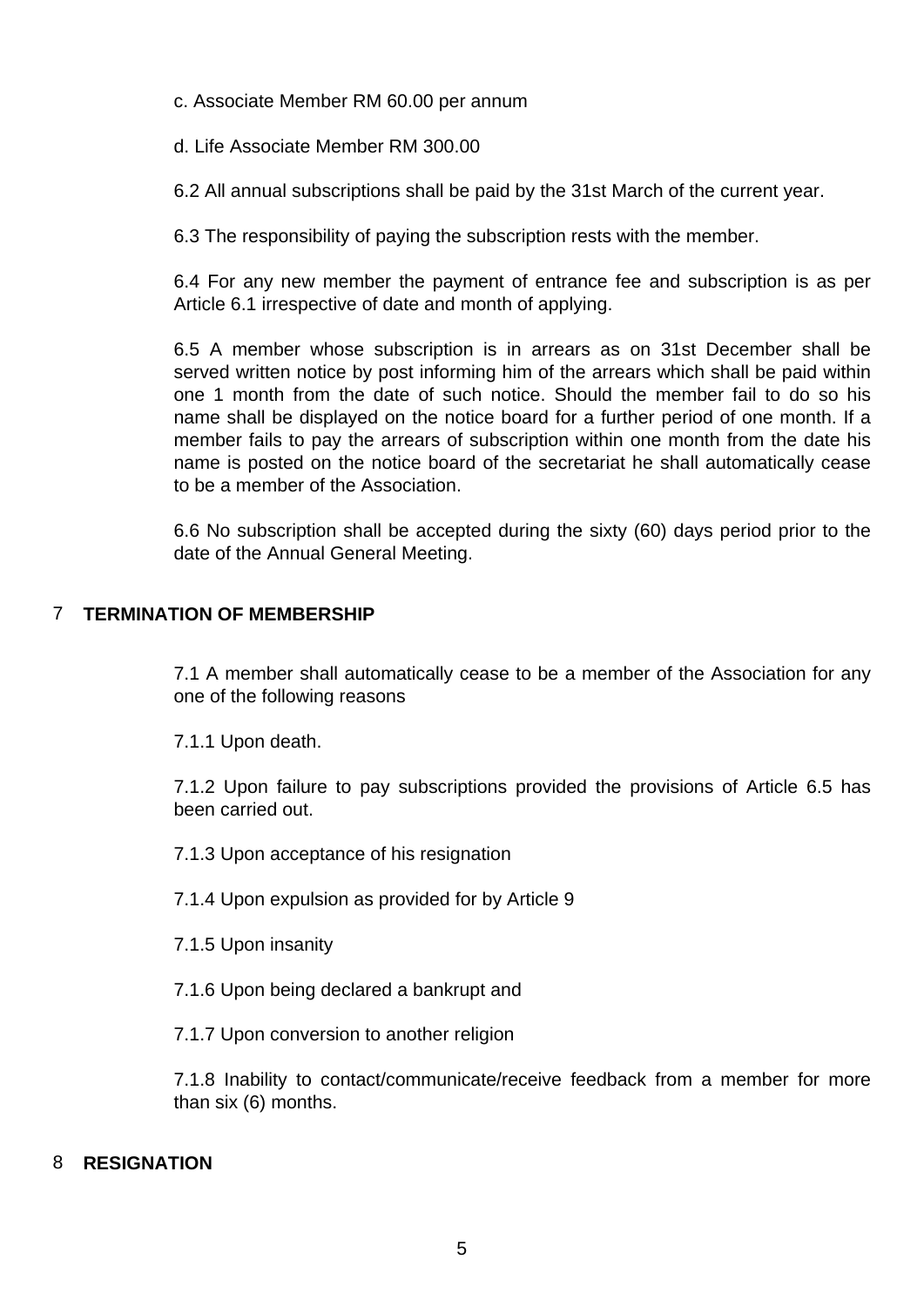8.1. Any member who wishes to resign from the Association shall give at least two (2) weeks notice in writing to the Hon. Secretary and shall pay all dues, including any outstanding subscription up to the month in which his resignation takes effect.

8.2. Any member who wishes to resign from office or as a member of the Executive Committee or Management Committee of the Association shall give at least one 1 months notice in writing and shall hand over to the Hon. Secretary all the documents, account books, cash and all the other property of the Association which is in the care, custody or control of such member to the satisfaction of the Executive Committee or the Management Committee.

8.3. Any member of the Association who resigns or vacates his position shall surrender all the Associations documents, books, equipment and properties in his custody. The Executive Committee will officially inform the member of this and if he/she fails to comply, action will be taken in accordance with the provisions of the Societies Act 1966 and Revised Societies Act 335 effective from 19.10.1987.

### 9 **SUSPENSION AND EXPULSION**

9.1 All disciplinary matters shall be the responsibility of the Disciplinary Sub Committee consisting of a minimum of three (3) and not exceeding five (5) members who shall be appointed by the Executive Committee as and when the need arises. The Disciplinary Sub Committee, due to the matter in hand, need not be only from the membership of the Association. The Disciplinary Sub-Committee shall be empowered to enquire into any complaint against a member and report their findings to the Executive Committee and propose such sanctions as they may deem fit. Any appeal by the aggrieved party relating to the findings shall be referred to the Annual General Meeting.

9.2 The Executive Committee may at any time suspend and may, after due notice and enquiry, expel any member of the Executive Committee is injurious to the interests of the Association or renders him unfit to associate with members of the Association. Any member so expelled shall have the right, with the support of at least fifty (50) members in benefit in writing to require the Executive Committee to convene an Extraordinary General Meeting of the Association and the Executive Committee shall within fourteen days of receipt of any such requisition convene a meeting accordingly.

9.3 The only business at such meeting shall be to consider the action of the Executive Committee in expelling such member. If such action be disapproved, such expulsion shall be rescinded and shall have no effect. The voting at any such meeting shall be by ballot if members thereat shall so demand.

9.4 A member who is expelled or defaulted shall not be entitled to the refund of the entrance fee.

9.5 Any member who has been suspended by this Article shall not be eligible for election to the Executive Committee or any appointment to any Sub-Committee for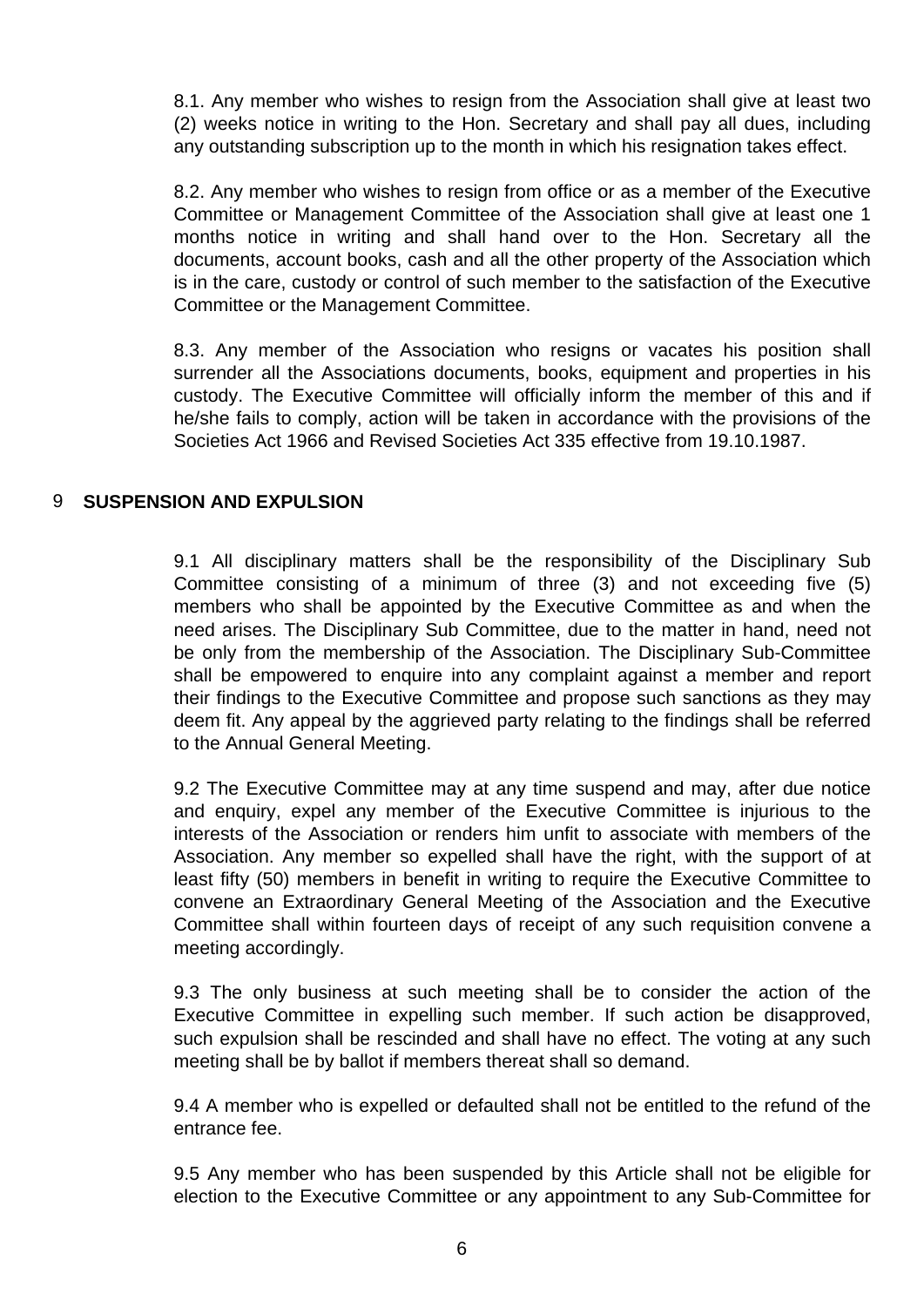a period of at least two years from the date of the end of his suspension.

### 10 **AUTHORITY**

10.1 The authority of the Association shall be vested in the Constitution and the General Meeting.

10.2 Any decisions on matters not governed by the Constitution shall be decided by voting at a General Meeting.

10.3 Amendments additions or deletions to these Articles shall be decided by voting at a General Meeting.

### 11 **ANNUAL GENERAL MEETING**

11.1 The Annual General Meeting of the Association shall be held as soon as possible after the end of the financial year but not later than the 30th of April on a date and time which shall be decided by the Executive Committee at Gurdwara Sahib Subang.

11.2 The agenda of the Annual General Meeting will be to

11.2.1 Accept the past year's Annual General Meeting minutes and Extraordinary General Meeting minutes (if any).

11.2.2 Accept the Annual Report on the activities and programs of the Association

11.2.3 Accept the audited Annual Financial Statements for the preceding year.

11.2.4 Proposed Budget and Capital Expenditure for forthcoming year

11.2.5 Election of the Executive Committee for the next term.

11.2.6 Election of two Internal Auditors.

11.2.7 Any other matters for which the Hon. Secretary would have received from members ten 10 days before the date of the Annual General Meeting. This matter submitted will have to be sent to all members prior to the Annual General Meeting and one copy posted on the notice board of the Associations Secretariat.

11.3 The Hon. Secretary on the advice of the Executive Committee shall send to each member three weeks (21) days in advance a notice of the Annual General Meeting which states the date, time, place and the agenda as per Sub-Article 11.2 above.

11.4 The Hon. Secretary will be responsible to post these documents to all members via electronic media (including without limitation email, whats up,telegram and Facebook.)

11.5 A General Meeting will determine the administration of the Association. At least one half of the total number of members who are entitled to vote or double the number of members of the Executive Committee, whichever is less, shall suffice to constitute a quorum for the general meeting to take place.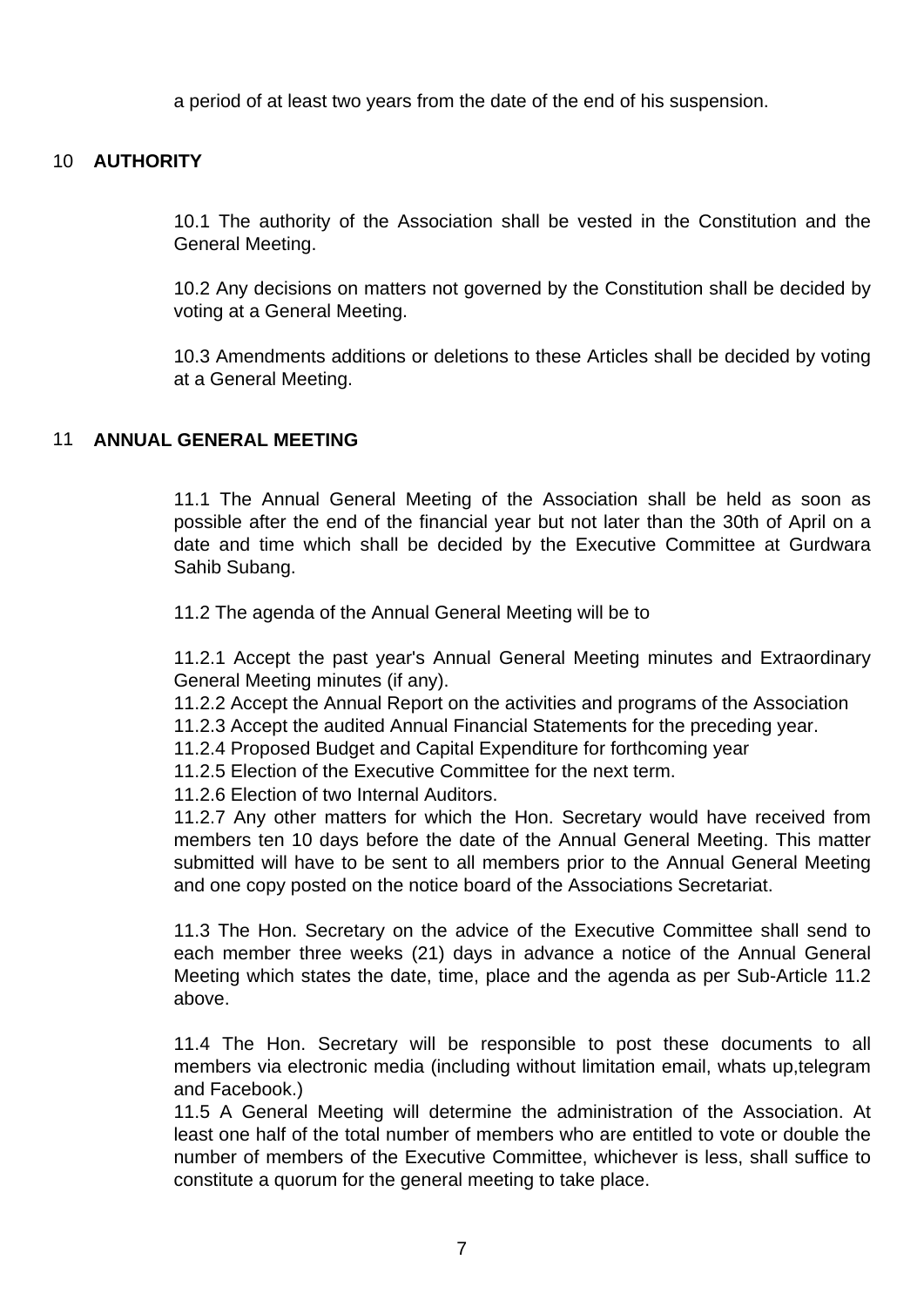11.6 No proxies for absent members will be allowed.

11.7 If the quorum is insufficient after half an hour from the time fixed for the meeting, then the meeting shall be adjourned to a date not exceeding one month (30 days) and determined by the members present. If at the adjourned meeting the quorum is still insufficient after half an hour from the time set for the adjourned meeting, then the members present are entitled to hold the meeting and discuss the matter on the agenda but are not allowed to make amendments to the Constitution of the Association or make decisions involving finance.

11.8 Only items as per Sub Article 11.2 above will be allowed for discussion at the Annual General Meetings.

# 12 **EXTRAORDINARY GENERAL MEETING**

12.1 An Extraordinary General Meeting EGM of the Association may be held when deemed necessary by the Executive Committee, or at the request of not less than one quarter of the total voting members and explaining in writing the objectives and reasons for holding the EGM.

12.2 An Extraordinary General Meeting requested by members shall be held within one month from the date of receipt of the request for the meeting.

12.3 The announcement and the agenda for the Extraordinary General Meeting shall be sent by the Hon. Secretary to all members at least fourteen (14) days before the date fixed for the meeting.

12.4 The Extraordinary General Meeting agenda will be for the specific item as per Sub-Article 12.3 and no other matters will be entertained.

12.5 No proxies for absent members will be allowed.

12.6 Articles of the Association rules and regulations regarding the quorum and the adjournment of the Annual General Meeting may be utilized for the Extraordinary General Meeting, if the quorum is insufficient after half an hour from the time stipulated for the Extraordinary General Meeting to be held upon request of members, then the meeting shall be cancelled and can only be reconvened for the purpose after a lapse of six months.

### 13 **ELECTION OF THE EXECUTIVE COMMITTEE**

13.1 Composition of the Executive Committee.

The Executive Committee will be elected at a Biennial General Meeting. The following positions will be filled through a system as per Sub-Article 13.2. They will be from the Life and Ordinary Members and hold the post for a two-year term.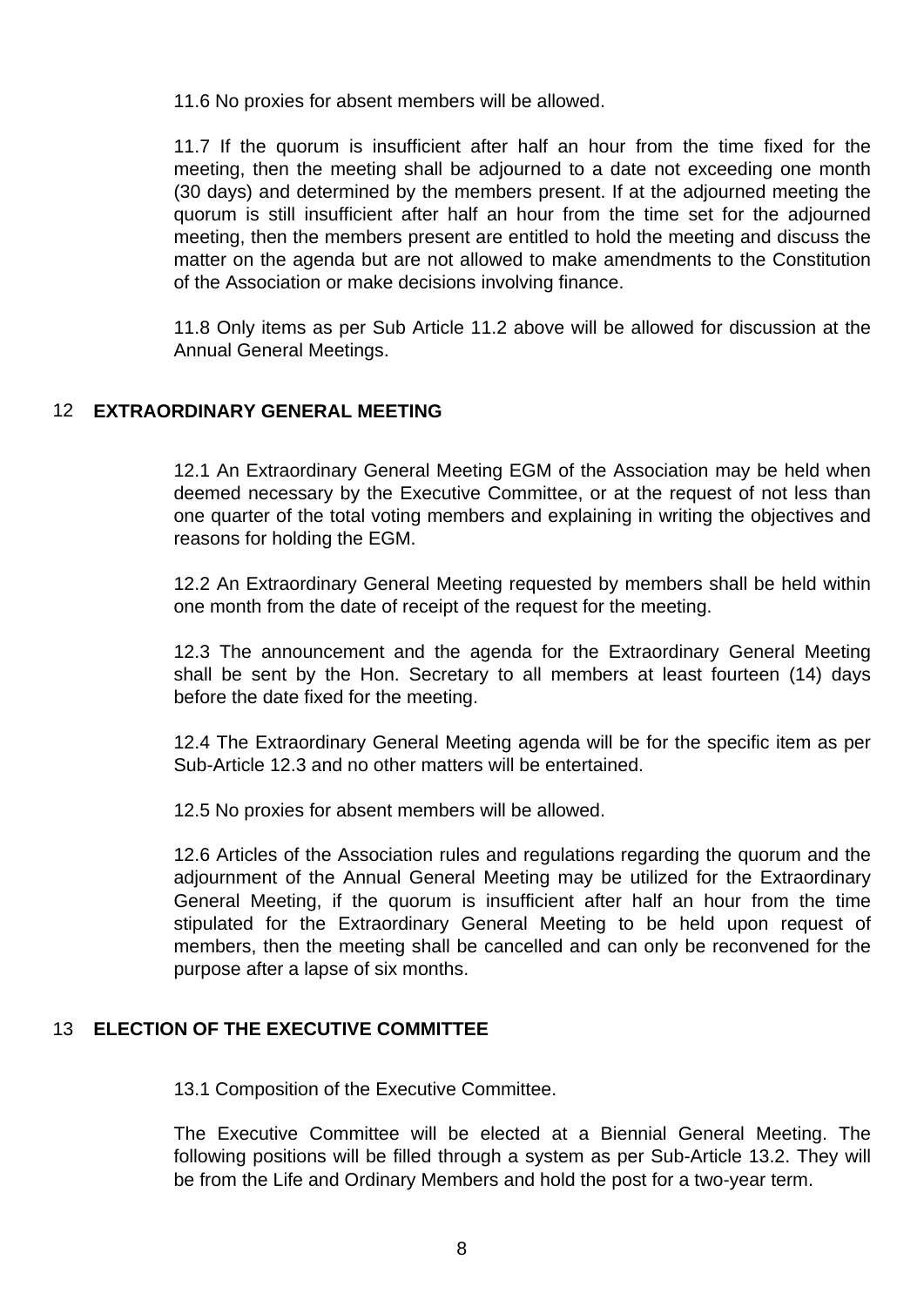a. A President

b. Three (3) Vice-Presidents

c. A Hon. Secretary

d. A Hon. Assistant Secretary

- e. A Hon. Treasurer
- f. A Hon. Assistant Treasurer
- g. Five committee members

h.The President in concurrence with the Executive Committee can incorporate two other members to serve the Executive Committee.

13.2 Election Procedure for the Executive Committee.

13.2.1 All members in benefit will be asked to individually apply for the positions on the Executive Committee and can even propose other members.

13.2.2 Hon. Secretary shall issue a prescribed form for this purpose.

13.2.3 Hon. Secretary shall after the closing date, send the full list of members who applied to all members.

13.2.4 The members at the Annual General Meeting shall then vote to select thirteen members that will constitute the Executive Committee. The thirteen 13 elected members at the Annual General Meeting will then immediately adjourn for a brief meeting and elect amongst themselves the executive positions as listed in Sub-Article 13.1. a to g.

13.2.5 This special meeting shall be chaired by an independent member appointed by the members of the General Meeting.

13.2.6 The President should have served a minimum of one term on the Executive Committee and can hold office for a maximum of three continuous terms. After a lapse of one term he she can be re-elected as President.

13.2.7 The Executive Committee will hold office for a two year term and can be re elected.

### 14 **DUTIES OF OFFICE BEARERS**

14.1 The President during his term in office shall be the Chairperson of all the General Meetings and all Committee Meetings. In case of a dispute, the President shall have a casting vote.In his absence, one of Vice Presidents or the Hon. Secretary will chair.

14.2 The President shall sign all cheques together with the Hon. Treasurer and the Hon. Secretary.The Vice-Presidents shall assist the President in the general administration of the affairs of the Association in such areas as may be delegated to them from time to time.

14.3 The Hon. Secretary shall conduct the business of the Association in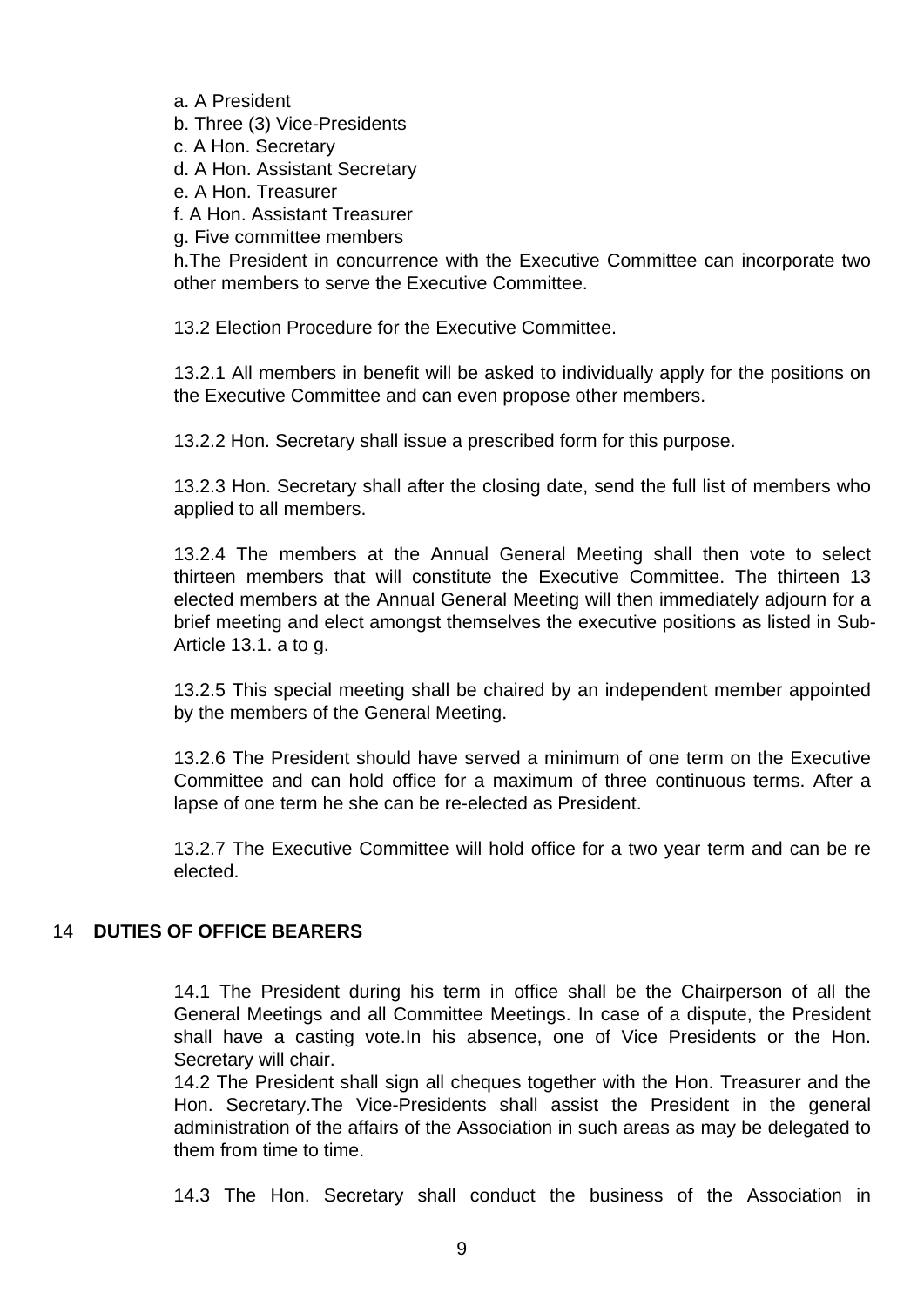accordance with the Articles and shall carry out the instructions of the General Meeting and the Executive Committee. He shall supervise the work of any staff engaged by the Association. He shall be responsible for conducting all correspondence and keeping all books, documents and papers belonging to his office in such form and manner as the Executive Committee may direct. He shall attend meetings and record the proceedings. He shall prepare or cause to be prepared the Annual returns and all other documents required by the Registrar of Societies and shall forward these to him by the prescribed dates. He shall keep a membership register containing the names addresses, occupation, National Registration Card numbers, the citizenship status of all members, and the dates on which they joined the Association, in addition to any other details the Executive Committee considers necessary.

14.4 The Hon. Assistant Secretary shall assist the Hon. Secretary in carrying out his duties and shall act for him in his absence.

14.5 The Hon. Treasurer shall be responsible for all the monies received by him or on his behalf and paid by him on behalf of the Association and for the keeping and posting of books of account as required. He shall issue official receipt for each sum of the money received by him and no other officer or employee of the Association shall receive money or issue receipts without his authorisation. He shall prepare a monthly statement of accounts for the business meeting of the Executive Committee and he shall be responsible to prepare a proper Statement of Accounts and Balance Sheet for the Annual General Meeting before 31st of March. He shall also sign all the cheques on behalf of the Association.

14.6 The Hon. Assistant Treasurer shall assist the Hon. Treasurer in discharging his duties and exercising his responsibilities in his absence.

# 15 **FUNCTIONS OF THE EXECUTIVE COMMITTEE**

15.1 The functions of the Executive Committee are to

15.1.1 To formulate policies, programmes and projects for the smooth functioning of the Association.

15.1.2 To handle the operational matters of the Association and implementation of decisions made at the Annual General Meeting.

15.1.3 To prepare an Annual Report on its activities and a Consolidated Financial Statement of the previous year to the Annual General Meeting.

15.1.4 The Executive Committee members shall meet once in three months. The announcement of each meeting shall be made to the members of the Committee seven (7) days in advance.

15.1.5 The President by himself or no less than four 4 members of the Committee may jointly call for an emergency Executive Committee Meeting at any time. At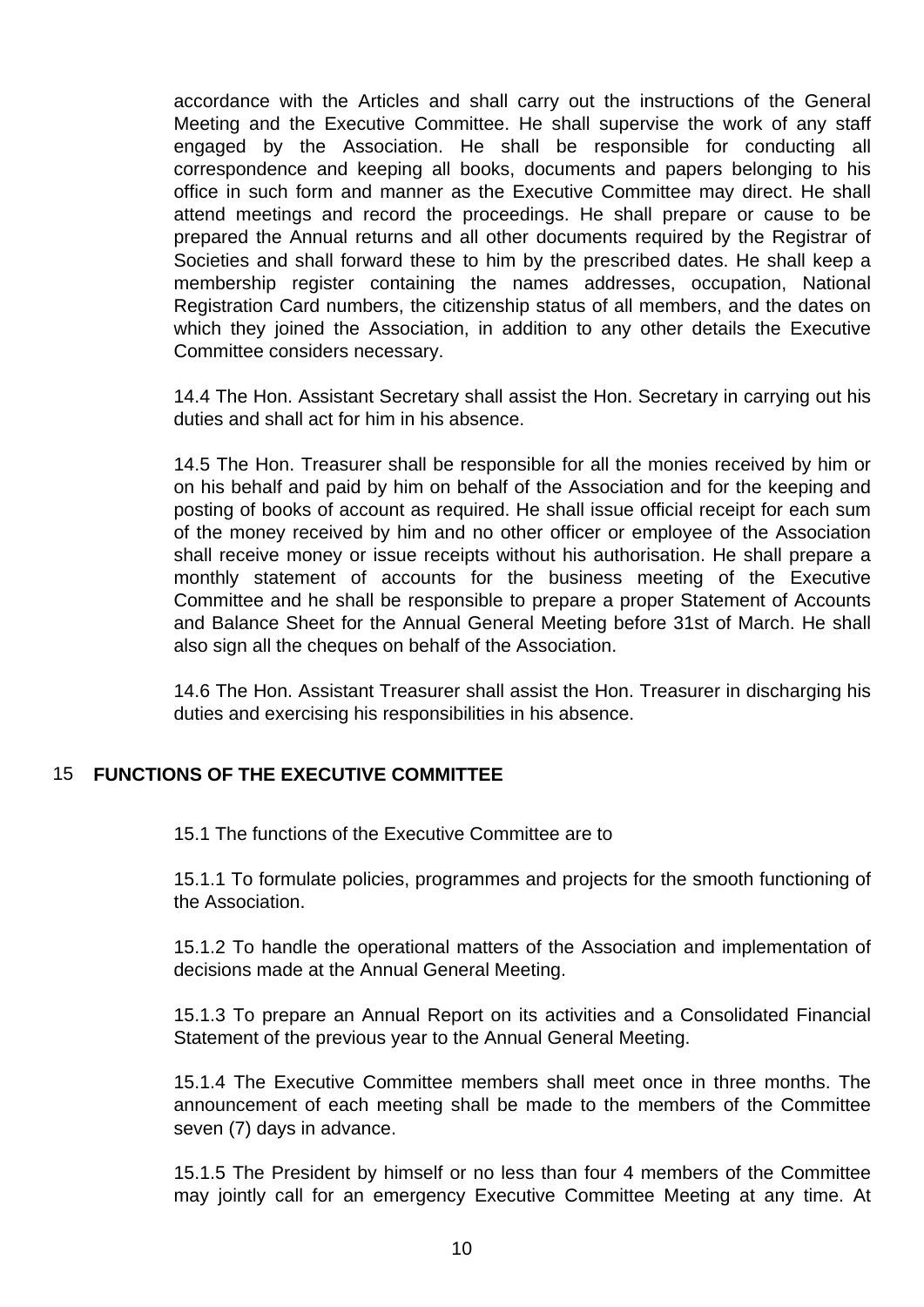least half of the Committee Members shall be present to confirm the proceedings and make up the quorum of the meeting.

15.1.6 To organise for the collection of funds in a proper manner to maintain the Association financially.

15.1.7 Members of the Executive Committee who fail to attend the Committee Meeting three times consecutively without satisfactory explanation shall be deemed to have resigned from the Committee.

15.1.8 In the event of death, resignation or transfer to a location out of Subang, of a Committee Member, the Executive Committee has the authority to appoint another member of the Association to fill the vacancy until the next Annual General Meeting.

15.1.9 The Executive Committee may direct the Hon. Secretary and other office bearers to carry out the activities of the Association, and to appoint the Chairperson to the allotted committee.

# 16 **MANAGEMENT COMMITTEE**

16.1 The functions of the Management Committee are

16.1.1 To help the Executive Committee to organise the administration and management of all activities of the Association

16.1.2 To help the Executive Committee to supervise the day-to-day activities of the Association and to make decisions on matters affecting its administration within the general policy laid down in the Constitution, General Meetings and by the Executive Committee

16.1.3 To furnish a report at each Executive Committee on its activities. This can also be done after each Management Committee meeting through internet posting.

16.1.4 To meet at least once a month to plan, review and oversee the management of the Association and its properties.

16.1.5 To help the Executive Committee to organise for the collection of funds in a proper manner to maintain the activities of the Association.

16.1.6 To help the Executive Committee to protect the funds of the Association against extravagance and misappropriation.

16.1.7 To propose to the Executive Committee the appointment of the Gurdwara Management Committee, youth development Naujawan Satsang, womens affairs Isteri Satsang, langgar, welfare, education, religious, disciplinary, social, sporting and other sub-committees, whenever necessary.

16.1.8 To assist the Executive Committee by appointing and to finalise the terms of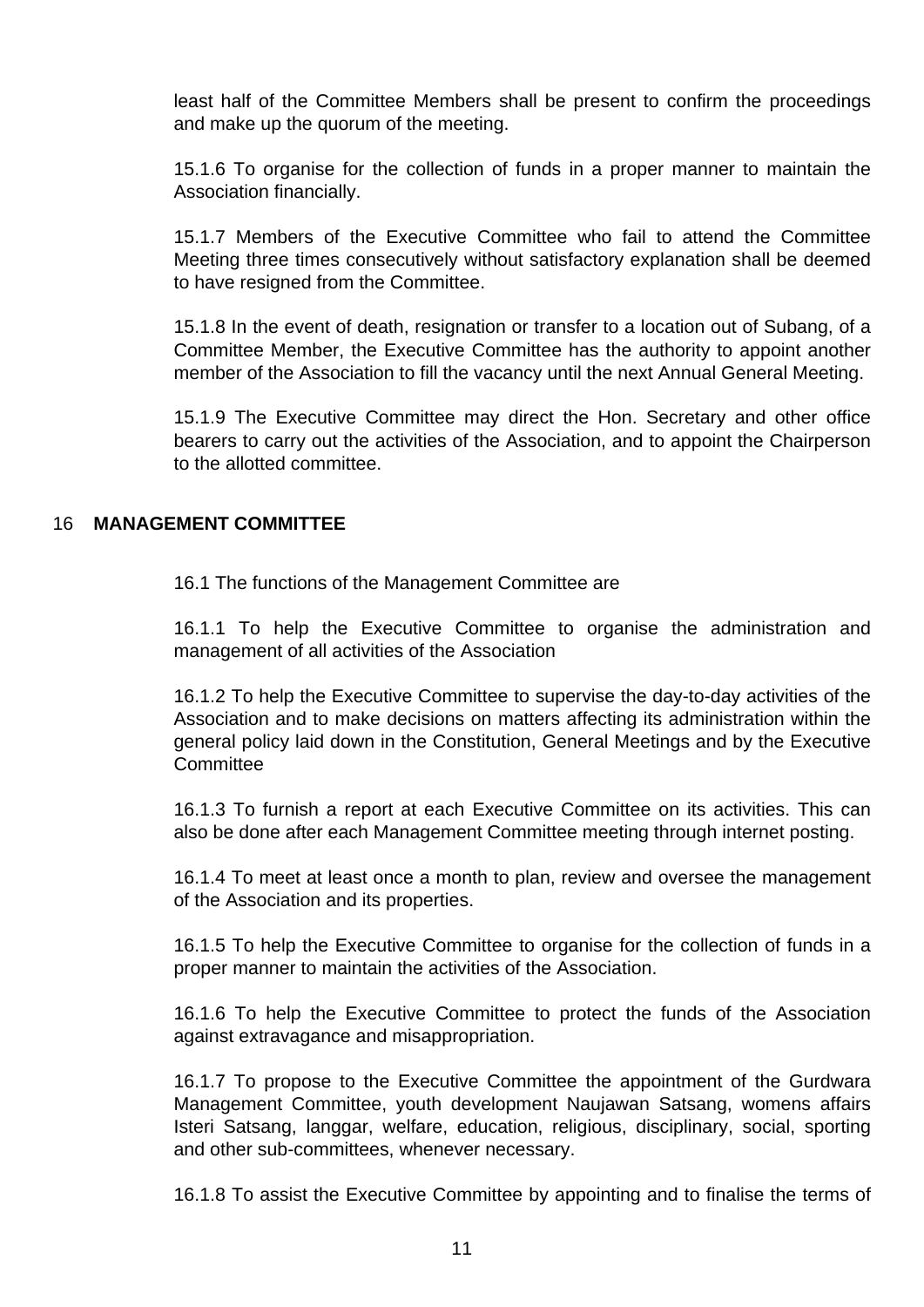the employment agreement with the employees of the Association;

16.1.9 To take disciplinary actions and or terminate the services of employees when deemed necessary.

16.1.10 To confirm the minutes of previous Management Committee Meetings and consider the Statement of Accounts of the previous month.

16.1.11 To work with the sub-committees in drawing up the calendar of programs for the year and submit to the Executive Committee for approval. This list of programs should consider the financial implications and marketing strategies that will be adopted by the related sub-committees.

16.2 The President acting alone, or not less than three members of the Management Committee acting together may call for a meeting of the Management Committee at any time. The quorum at such meeting of the Management Committee shall be four members.

16.3 Where any urgent matter requiring the approval of the Management Committee arises and it is not possible to convene a meeting, the Secretary may obtain such approval by means of a circular letter or through other electronic means. The following conditions must be fulfilled before a decision of the Management Committee is deemed to have been obtained.

16.3.1 The issue must be clearly set out in the circular and forwarded to all members of the Management Committee.

16.3.2 At least one half of the Management Committee members must indicate whether they are in favour or against the proposal.

16.3.3 All such approvals shall be decided by a simple majority and

16.3.4 Any decision obtained by a circular letter shall be reported by the Secretary at the next Management Committee Meeting and recorded in the minutes thereof.

### 17 **GURDWARA MANAGEMENT COMMITTEE**

17.1 The President with the concurrence of the Executive Committee shall appoint a Chairman for the Gurdwara Management Committee. The Chairman of this Committee will be responsible for the administration and management of Gurdwara Sahib Subang.

17.2 The Gurdwara Management Committee Chairman must be a Keshadhari Sikh. The Gurdwara Management Committee Chairman can recommend committee members from the membership of the Association that will assist him in the management of the Gurdwara Sahib. This Committee must be approved by the Executive Committee.

17.3 The Chairman of the Gurdwara Management Committee shall report to the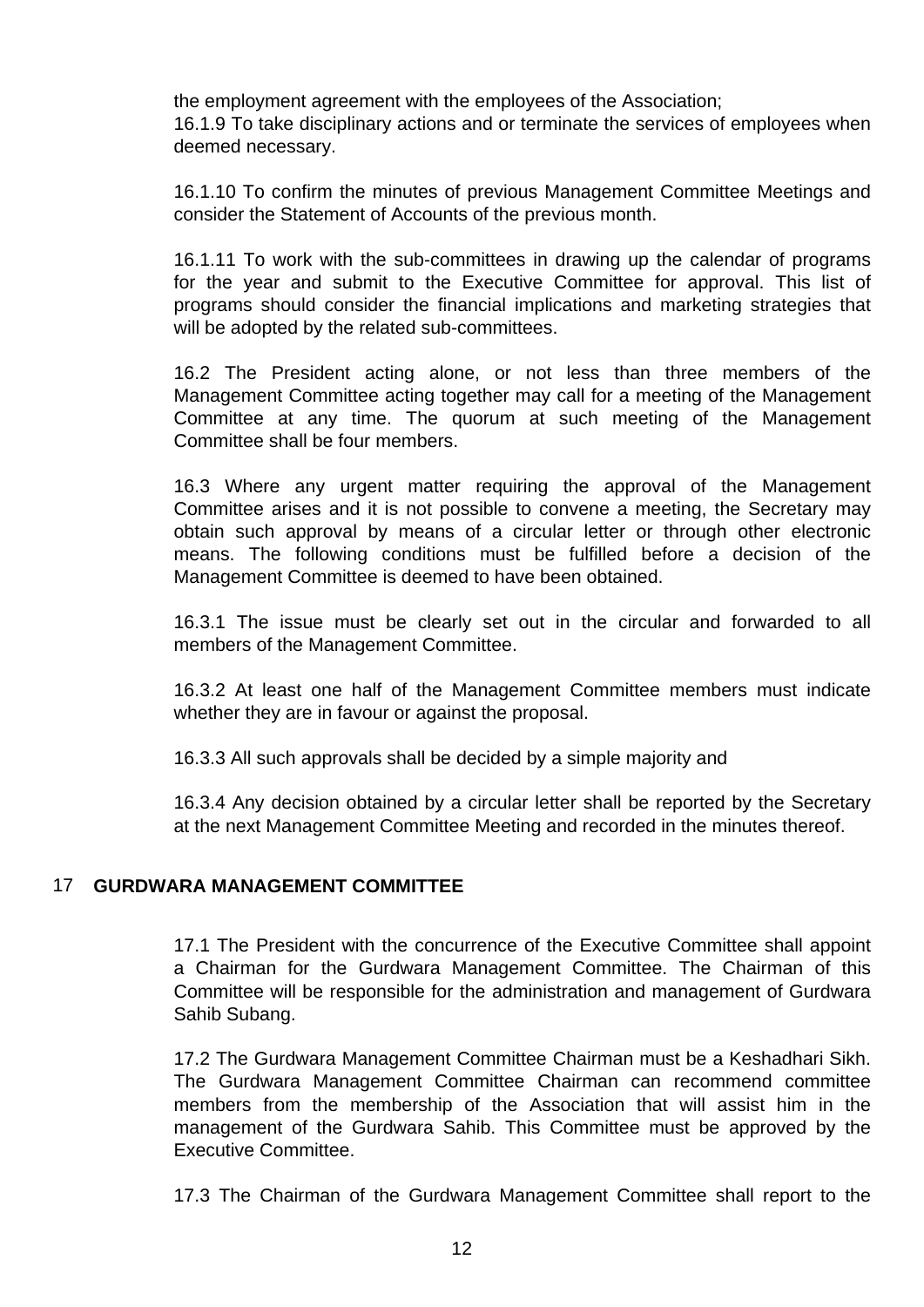Executive Committee of the Association on all matters including finance.

17.4 The Gurdwara Management Committee will manage the activities of the Gurdwara as per the Gurmukhi version of the Sikh Rehat Maryada (Sikh Code of Conduct) approved by the Akal Takhat.

17.5 In the administration and management, the Gurdwara Management Committee will be guided by a separate set of by laws and approved by the Annual General Meeting.

### 18 **FINANCE**

18.1 Subject to the following provision in this Article, the funds of the Association may be expended for any purpose necessary for the carrying out of its objects, including the expenses of its administration, the payment of salaries, allowances and reimbursement of expenses incurred by its office bearers on behalf of the Association, and the audit of its accounts. On no account shall funds be used to pay fines for office bearers, staff and members.

18.2 The Treasurer may hold petty cash not exceeding Ringgit Malaysia Six Thousand (RM 6000.00) at any one time. All monies exceeding this sum shall, within three (3) banking days of receipt, be deposited in the association account held in a bank or financial institution approved by the Executive Council.

18.3 All cheques or withdrawal of monies on the Association's accounts shall be signed by three (3) Principal Office Bearers;mandatory signatory shall be the Hon. Treasurer and the other two (2) being the President and the Hon. Secretary.

18.4 All payments vide cheques shall be approved by the Executive Committee and each single item of expenditure should not exceed RM 50,000.00. Single item of expenditure exceeding RM 50,000.00 shall be approved by the General Meeting.

18.4.1 For amounts below RM 10,000.00 the cheque shall be signed by Hon. Treasurer and any other approved signatories by the Executive Committee.

18.4.2 For single item expenditure between RM 10,001.00 and RM 50,000.00 the cheque shall be signed by the Hon. Treasurer, the President and Hon. Secretary.

18.4.3 For single item expenditure of RM 50,001.00 and above approval is needed at the General Meeting and after approval, the cheque is to be signed by the three signatories of Hon Treasurer, President and Hon. Secretary.

18.5 Estimates of income, expenditure and capital expenditure budget for the financial year shall be decided by the Executive Committee and approved by the Annual General Assembly. For this Article the financial year shall begin on 1st January and end on 31st December of the same year.

18.6 As soon as possible but not later than 30th April after the end of each financial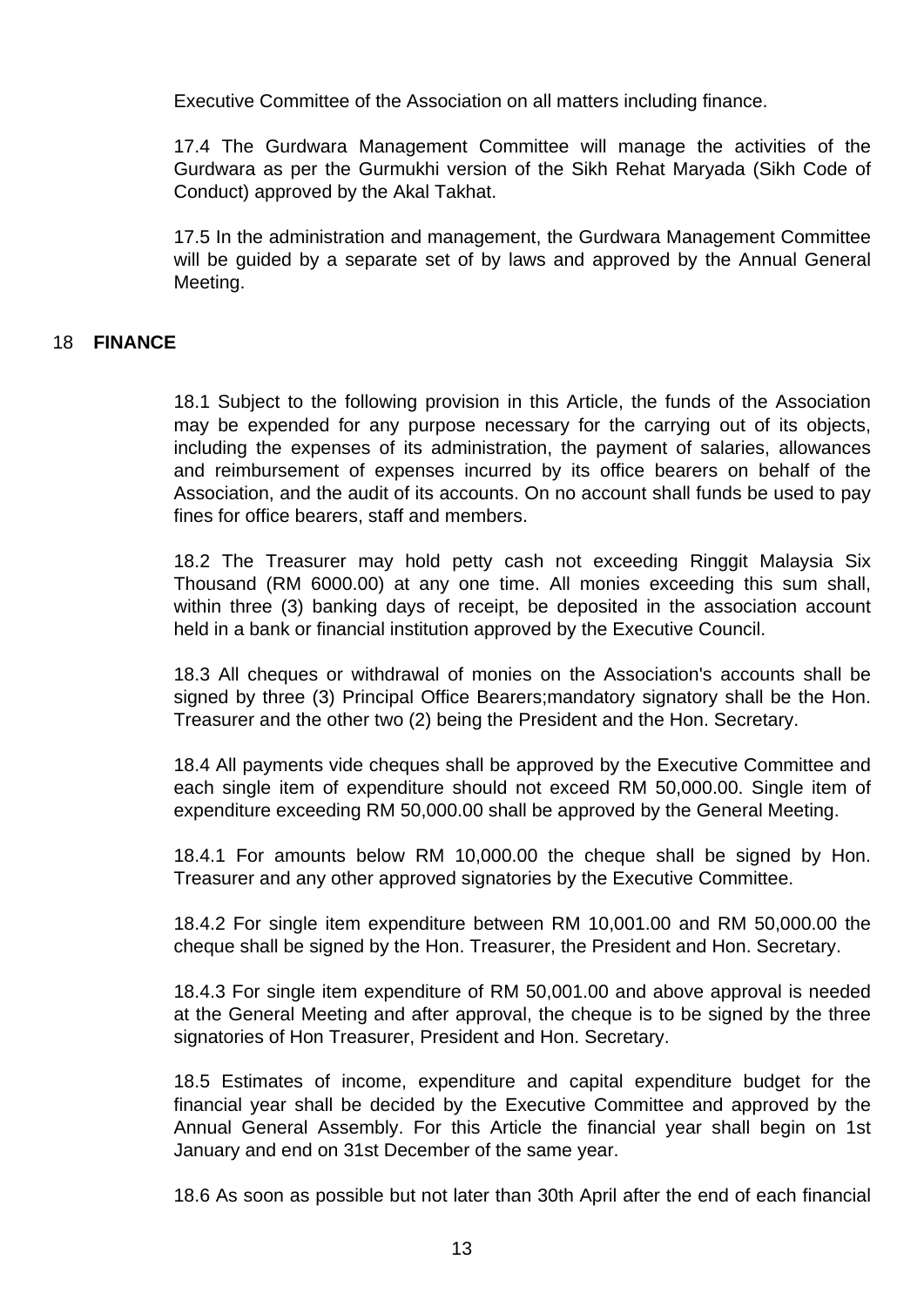year, a consolidated statement of Receipts and Payments, Income and Expenditure and Balance Sheet for the year shall be prepared and audited by the elected Internal Auditors.

#### 19 **SALARIES AND OTHER PAYMENTS**

19.1 Any member whose duties call for service on behalf of the Association may be paid. The amount to be paid shall be determined by the Executive Committee.

19.2 The salaries and allowances payable to employees shall be determined by the Executive Committee.

19.3 Honorarium may be paid to any member or any non-member with the recommendation of the Executive Committee.

#### 20 **INTERNAL AUDITORS**

20.1 Two persons who are not members of the Executive Committee and Management Committee shall be appointed by the General Meeting as Internal Auditors. They shall audit the accounts of the Association every quarter and submit a report to the Management Committee. They will hold office for two years.

20.2 The books and accounts of the Association shall be audited by the two 2 Internal Auditors acting together and they shall have access to all books and documents necessary for the completion of their audit.

20.3 This Article is no longer relevant and has been removed.

20.4 If due to circumstances, an elected Internal Auditor is unable to serve, the Executive Committee will appoint a replacement from the membership of the Association.

20.5 This Article is no longer relevant and has been removed.

#### 21 **EXTERNAL AUDITOR**

21.1 This Article is no longer relevant and has been removed.

### 22 **BYE-LAWS, RULES & REGULATIONS**

22.1 The Executive Committee may make such rules and regulations and or guidelines for the efficient administration and management of the Association.

#### 23 **PROHIBITION**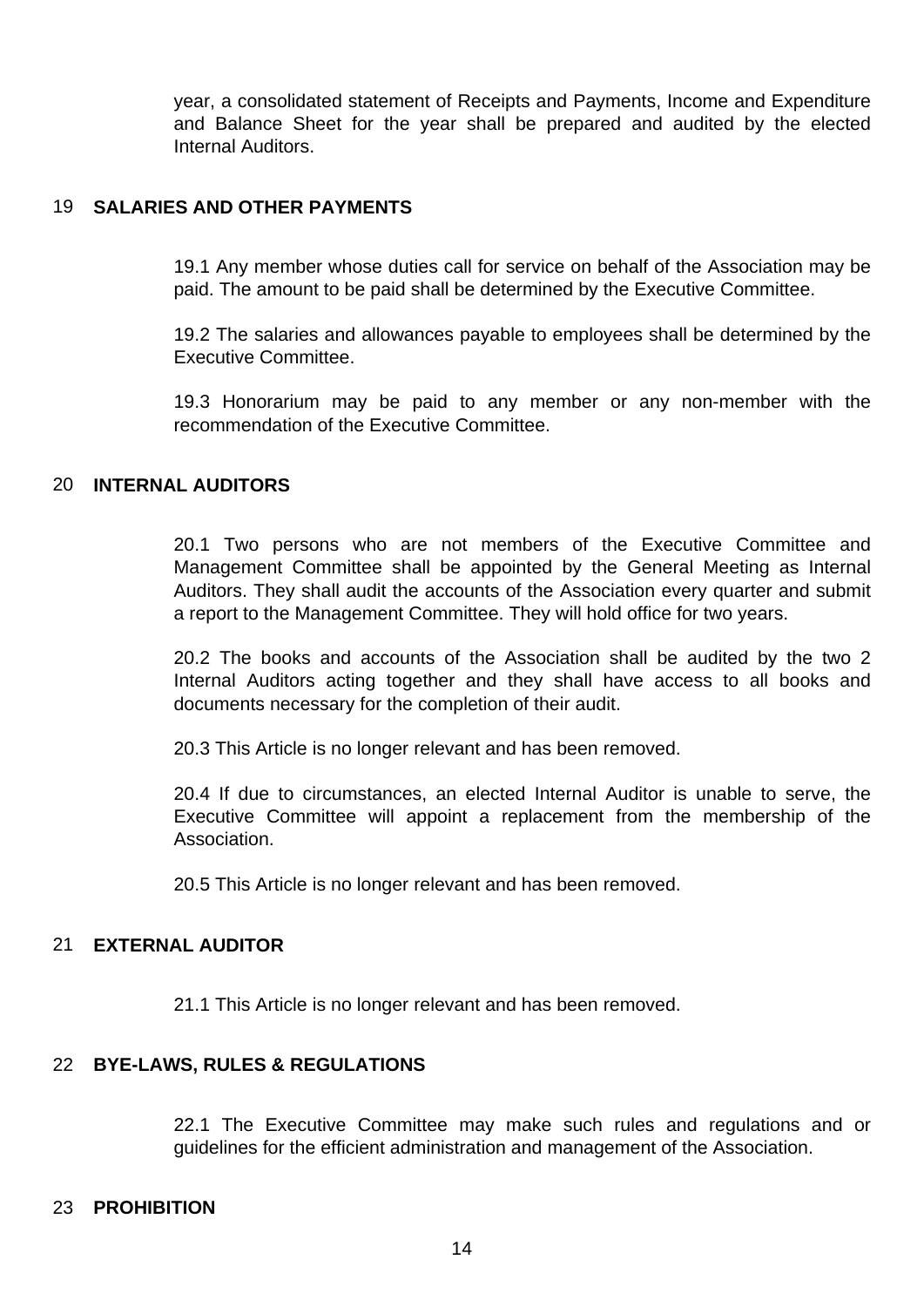23.1 Gambling games and all games that depend on luck cannot be played within the premises of the Association and Gurdwara Sahib Subang.

23.2 This establishment may not carry lotteries reserved for members or nonmembers in the name of the Association, Committee or member without the approval of the relevant authority.

23.3 Cigarettes, liquor and any other intoxicating drugs are not allowed into the premises of the Association and Gurdwara Sahib Subang.

23.4 Non-Sikhs or Sikhs that have converted to other religions are prohibited from propagating their religion in the Association?s premises.

### 24 AMENDMENTS OF ARTICLES

24.1 These Articles may not be altered or amended except by a resolution at a General Meeting and with the approval of two-third of members present.Such amendments shall take effect from the date of approval by the Registrar of Societies.Any amendments to the articles shall be forwarded to the Registrar of Societies within 60 days of the approval of the General Meeting.

### 25 **DISSOLUTION**

25.1 The Association may be voluntarily dissolved by resolution of not less than two thirds of the total voting membership in a General Meeting.

25.2 In the event the Association being dissolved as provided above, all debts and liabilities legally incurred on its behalf shall be disposed of in such a manner as may be decided upon at a General Meeting.

25.3 The statement in connection with such dissolution shall be communicated to the Registrar of Societies within fourteen (14) days from the date of the dissolution.